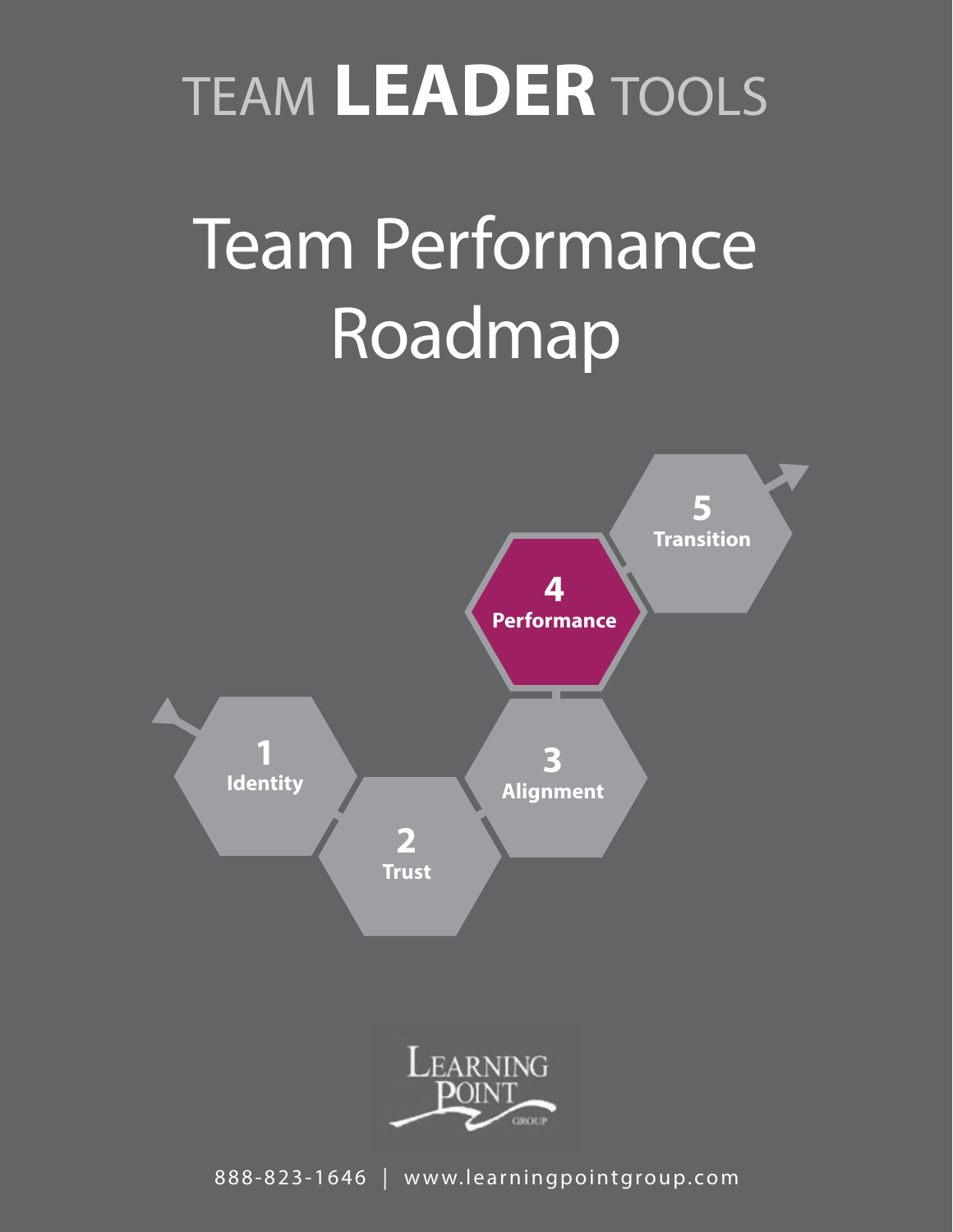

### **WHY**

Team performance occurs as the team meets and exceeds expected results and behavior.

Team performance is a combination of individual and group effort. It is a skill and a discipline. It is never stagnant. And it should be the shared responsibility of each team member.

For all of that to happen, your team will need leadership and facilitation from you.

## **SUGGESTED PRACTICE**

Teams ensure high levels of performance by:

- Setting Goals and Keeping Score
- Confronting Issues and Collaborating on Solutions
- Learning and Coaching
- Standardizing and Improving

### **HOW**

#### **LEARN TEAM PERFORMANCE. 1**

Use this Team Performance Roadmap to help your team learn what team performance means, why it is important, and how to sustain it within the team. Help your team learn about each of the key factors involved in sustaining team performance.

#### **DISCUSS TEAM PERFORMANCE.**   $2 \cap$

Discuss as a team the key practices of team performance. Define what each practice should look like for your team. Discuss as a team how each practice can help your team sustain high performance.

#### **TAKE ACTION to ENHANCE TEAM PERFORMANCE. 3**

With your team, plan a few specific actions that are relevant to your team to sustain high levels of performance. Lead and support your team as it implements those actions.

#### **CHECK on TEAM PERFORMANCE. 4**  $\bigcap$

Help your team check its progress. How well has it implemented planned actions? How have those actions helped to sustain high performance? What should be the next key actions?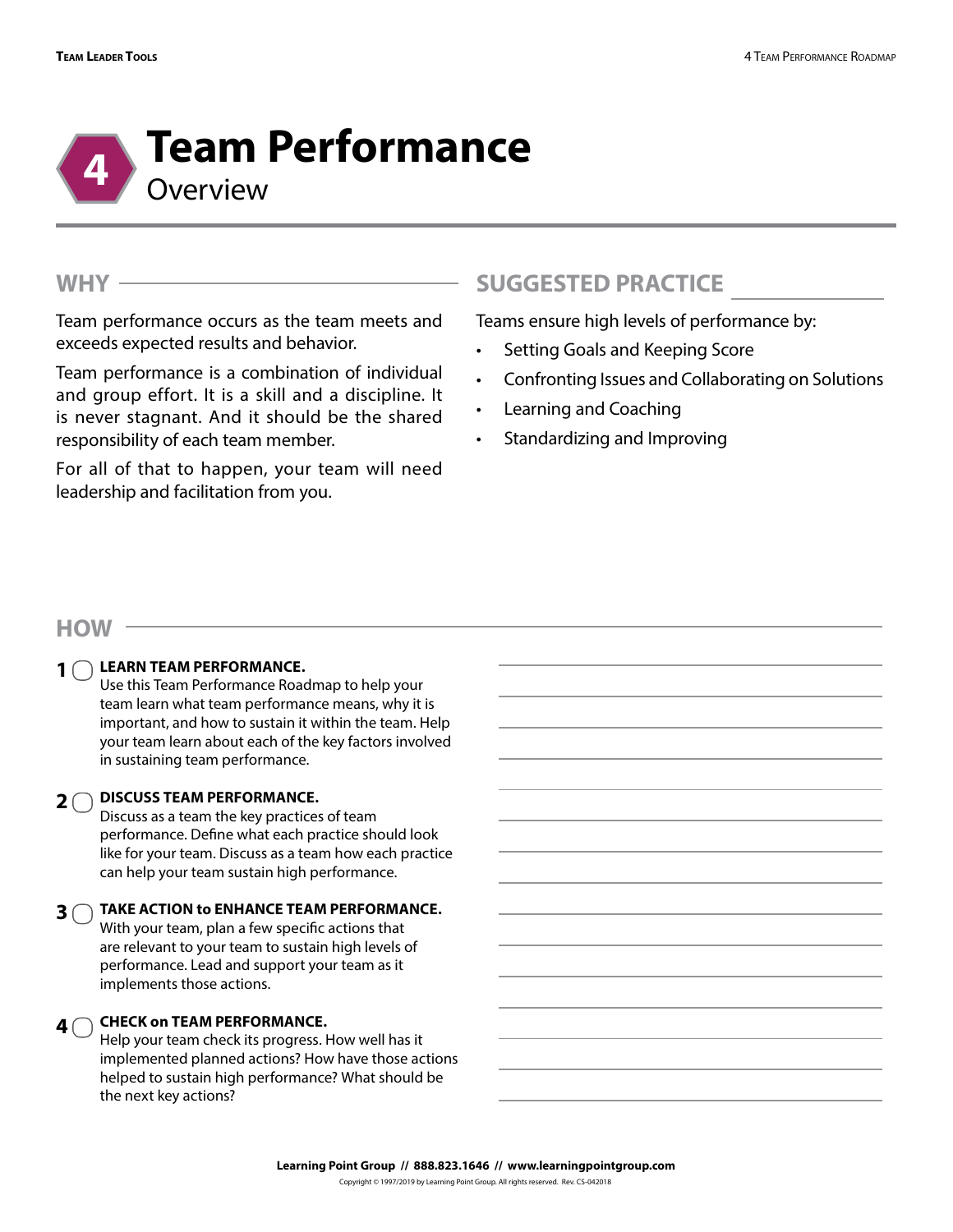



**Learning Point Group // 888.823.1646 // www.learningpointgroup.com** Copyright © 1997/2019 by Learning Point Group. All rights reserved. Rev. CS-042018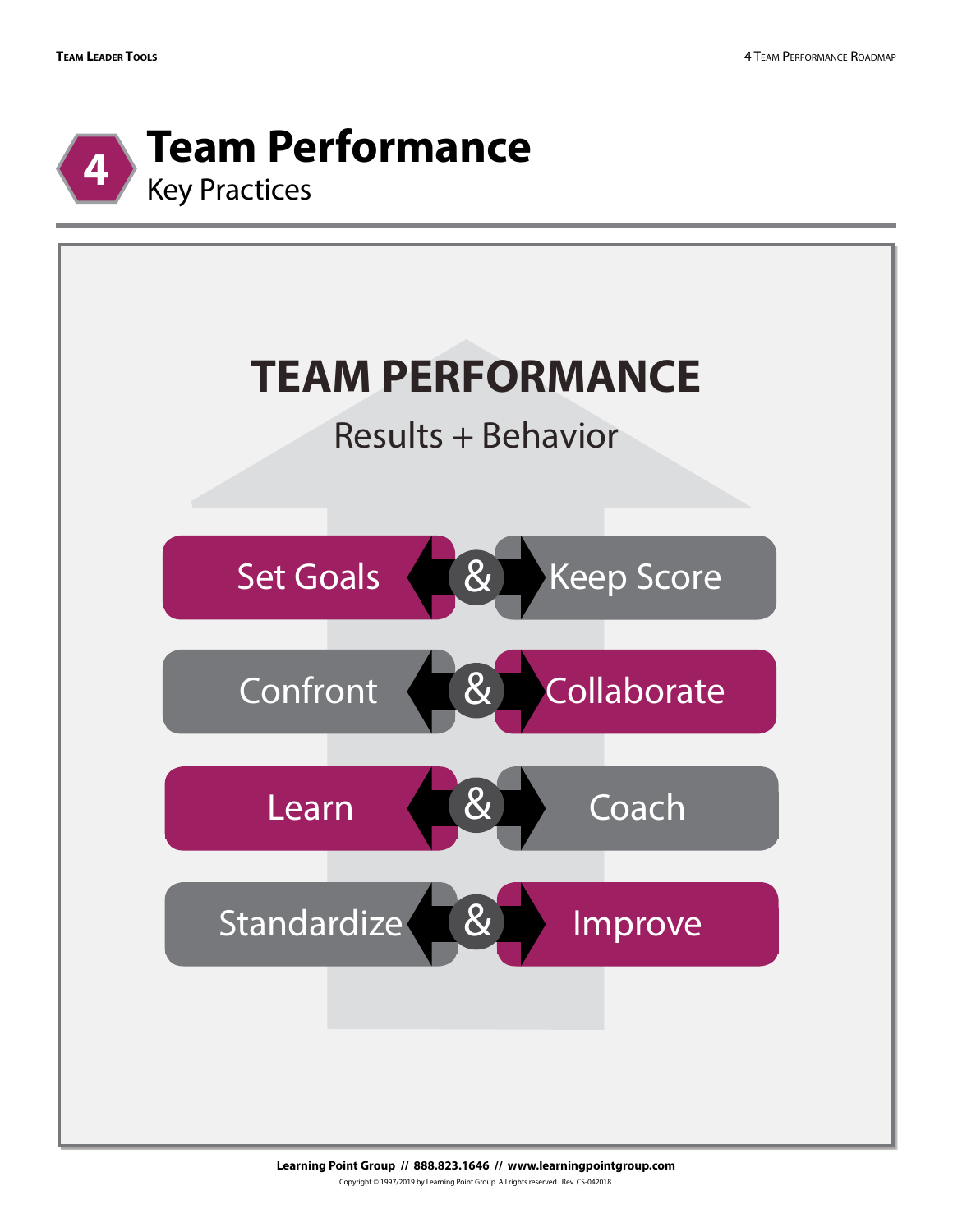

The team performance assessment will help you assess, discuss, and build higher levels of performance within your team.

| How well are we doing at<br>each performance factor?                    | What are we currently<br>doing well? | What can we do to<br>improve in this area? |
|-------------------------------------------------------------------------|--------------------------------------|--------------------------------------------|
| <b>Set Goals &amp; Keep Score</b>                                       |                                      |                                            |
| Very Weak 1 -- 2 -- 3 -- 4 -- 5 Very Strong                             |                                      |                                            |
|                                                                         |                                      |                                            |
| <b>Confront &amp; Collaborate</b>                                       |                                      |                                            |
| Very Weak 1 -- 2 -- 3 -- 4 -- 5 Very Strong                             |                                      |                                            |
|                                                                         |                                      |                                            |
|                                                                         |                                      |                                            |
| <b>Learn &amp; Coach</b><br>Very Weak 1 -- 2 -- 3 -- 4 -- 5 Very Strong |                                      |                                            |
|                                                                         |                                      |                                            |
|                                                                         |                                      |                                            |
| <b>Standardize &amp; Improve</b>                                        |                                      |                                            |
| Very Weak 1 -- 2 -- 3 -- 4 -- 5 Very Strong                             |                                      |                                            |
|                                                                         |                                      |                                            |

## **ASSESS -- > DISCUSS -- > PERFORM**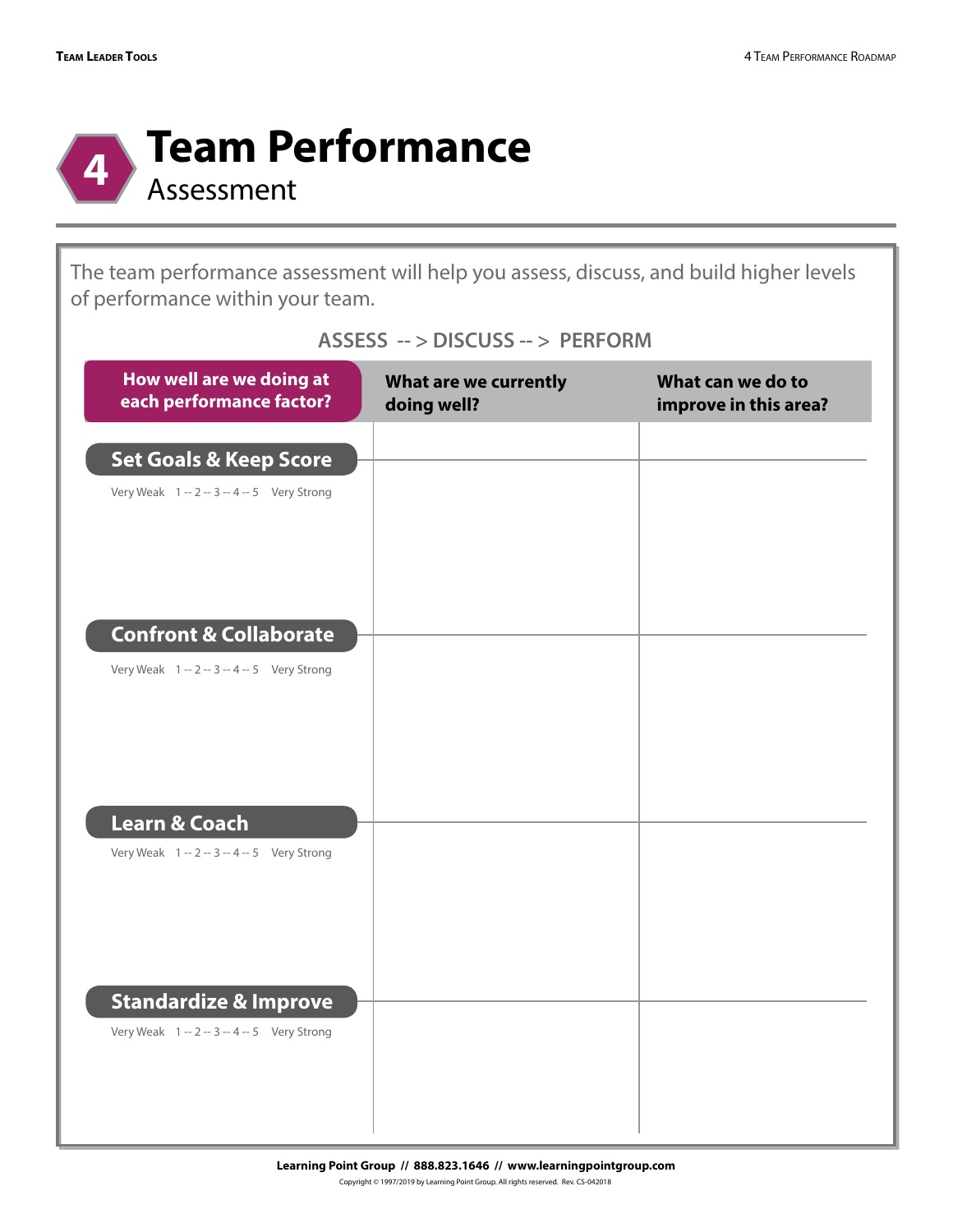

Your team needs clear goals in order to know what high levels of performance even look like. Then keep score of team success. Make sure your score is team-based, measurable, visible, accurate, and relevant.

| <b>Team Discussion</b>                                                                  |        |
|-----------------------------------------------------------------------------------------|--------|
|                                                                                         | Notes: |
| • Do we set SMART goals as<br>a team?                                                   |        |
| • Do we set SMART goals as<br>individual team members?                                  |        |
| • Do we use our goals to<br>guide our work on a daily<br>basis?                         |        |
| • Do keep score of our<br>progress toward our goals?                                    |        |
| · Is our "team score" VISIBLE<br>to us as we do our work?                               |        |
| · Is our team score<br>ACCURATE?                                                        |        |
| · Is our team score<br>RELEVANT?                                                        |        |
| · Is our team score OWNED<br>by all of us as a team?                                    |        |
| • Are our GOALS and<br>our SCORE helping us<br>achieve higher levels of<br>performance? |        |
| • What can we do as a team<br>to more effectively SET<br>GOALS?                         |        |
| • What can we do as a team<br>to more effectively KEEP<br>SCORE?                        |        |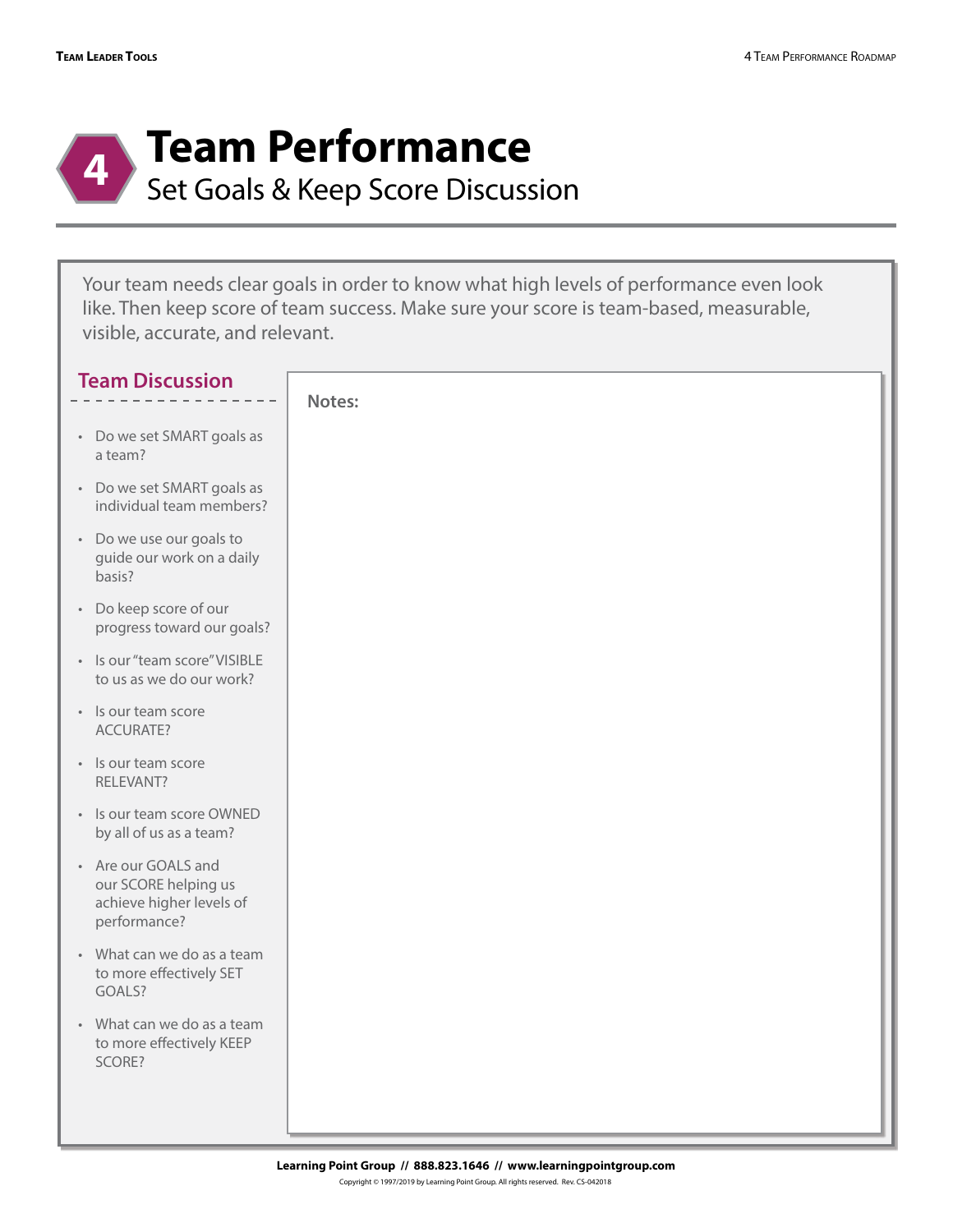

## **Team Performance**

Confront and Collaborate Discussion

High performing teams aggressively attack issues without attacking each other. They develop the skill to both express and explore key observations and perceptions. They recognize that every crucial conversation is an opportunity to build team capacity.

| <b>Team Discussion</b>                                                                                                               | Notes: |
|--------------------------------------------------------------------------------------------------------------------------------------|--------|
| · Is our team environment<br>conducive to constructively<br>confronting issues as they arise?                                        |        |
| • Do we trust each other enough to<br>say what is on our mind?                                                                       |        |
| • Have we developed the skill of<br>saying the hard things -- holding<br>the difficult conversations -- in a<br>constructive manner? |        |
| • When we hold difficult<br>conversations, do we ensure that<br>they remain FOCUSED, SAFE, and<br>PRODUCTIVE?                        |        |
| • Do we jointly OWN the success of<br>our team's conversations?                                                                      |        |
| • Do we proactively involve all team<br>members in team conversations?                                                               |        |
| • Do we intentionally and skillfully<br>collaborate to arrive at optimal<br>solutions.                                               |        |
| • Do we leave each other better than<br>we found each other?                                                                         |        |
| • What can we do as a team to more<br>effectively confront issues and<br>discuss difficult things?                                   |        |
| What can we do as a team to more<br>effectively foster collaboration and<br>synergy as a team?                                       |        |
|                                                                                                                                      |        |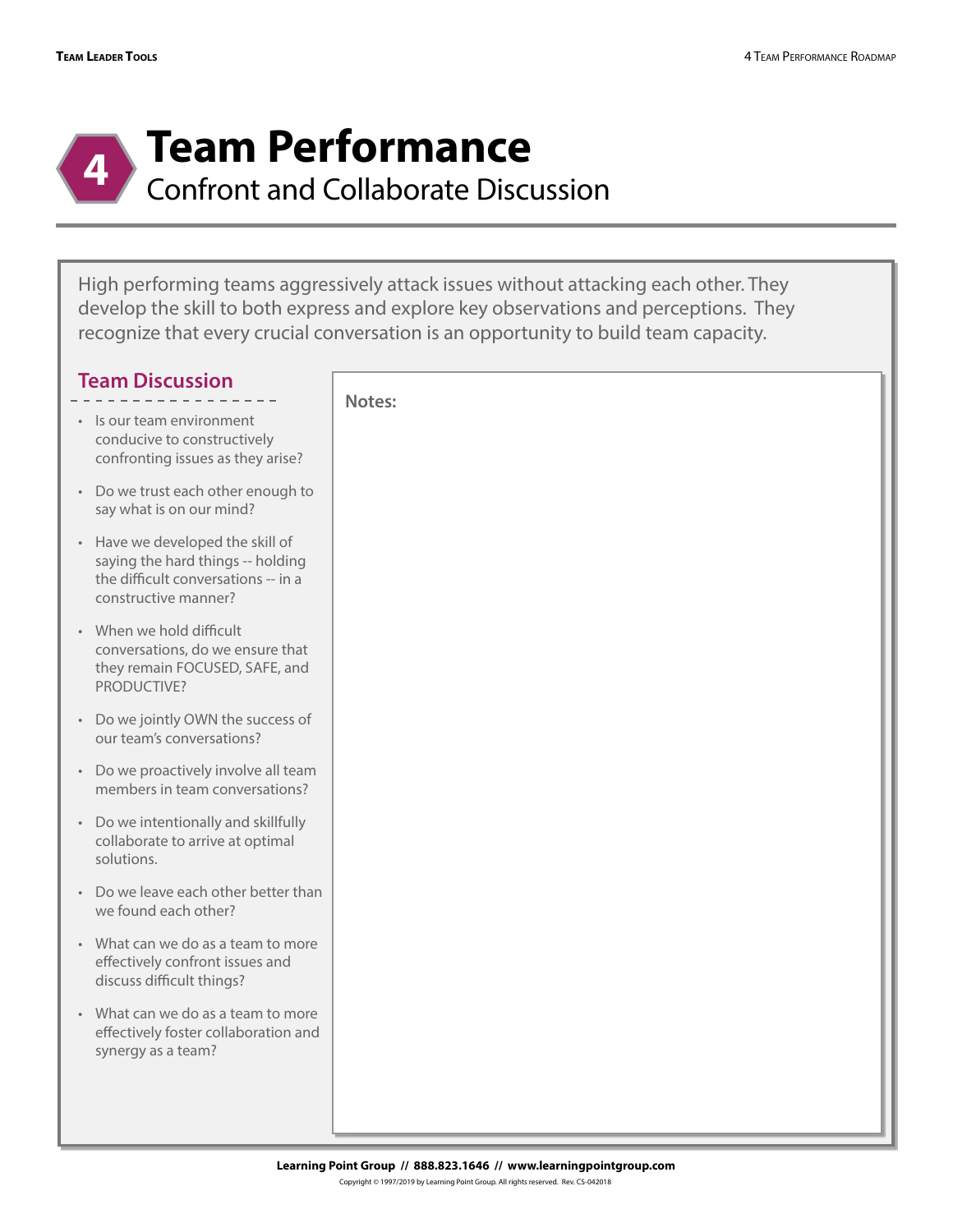

## **Team Performance**

Learn and Coach Discussion

High performing teams develop the skill to continually and strategically learn – both individually and jointly as a team. They also recognize the value of coaching each other on a regular and ongoing basis. The success of each team member is a shared value.

| <b>Team Discussion</b>                                                                                     | Notes: |
|------------------------------------------------------------------------------------------------------------|--------|
| • Do we understand the business<br>benefit of LEARNING - both<br>individual learning and team<br>learning? |        |
| • Do we know HOW to strategically<br>learn as a team?                                                      |        |
| • What kinds of things should we be<br>learning as a team?                                                 |        |
| • Do we know HOW to strategically<br>learn as individual team members?                                     |        |
| • What kinds of things should we<br>be learning as individual team<br>members?                             |        |
| • How should we be ACCOUNTABLE<br>for learning?                                                            |        |
| • Is it important for us to be<br>COACHING each other?                                                     |        |
| • Do we know how to coach each<br>other in a meaningful way?                                               |        |
| • Are we open and receptive to the<br>coaching that we could receive<br>from each other?                   |        |
| • What can we do as a team to more<br>effectively LEARN as a team and as<br>individually team members?     |        |
| • What can we do as a team to more<br>effectively COACH each other?                                        |        |
|                                                                                                            |        |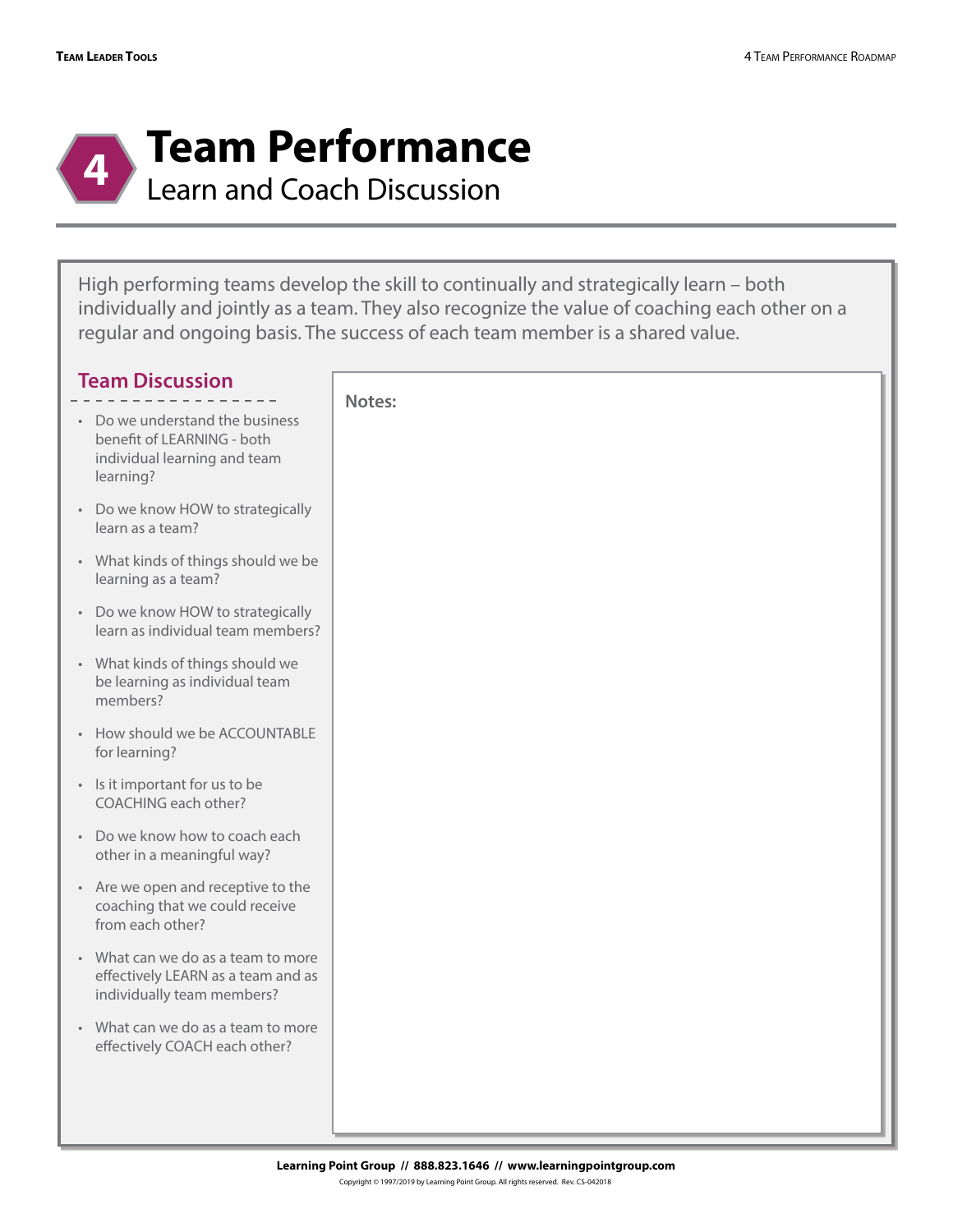

## **Team Performance**

Standardize & Improve Discussion

High performing teams identify the work that matters most and then set standard methods, practices, and procedures for doing that work. Team standards create efficiency and eliminate waste. As they standardize their work, they also seek new best practices to continually improve their work.

| <b>Team Discussion</b>                                                                                                  | Notes: |
|-------------------------------------------------------------------------------------------------------------------------|--------|
| • Do we jointly see the benefit of<br>standardizing the important work<br>we do as a team?                              |        |
| • Do we know how to standardize<br>our team methods?                                                                    |        |
| • What team methods need to be<br>standardized?                                                                         |        |
| • Do we jointly see the benefit<br>of continuously improving our<br>methods -- even after we have<br>standardized them? |        |
| • Do we know how to continuously<br>improve our methods?                                                                |        |
| • What can we do as a team to more<br>effectively STANDARDIZE the<br>important work we do as a team?                    |        |
| • What can we do as a team to more<br>effectively IMPROVE the important<br>work we do as a team?                        |        |
|                                                                                                                         |        |